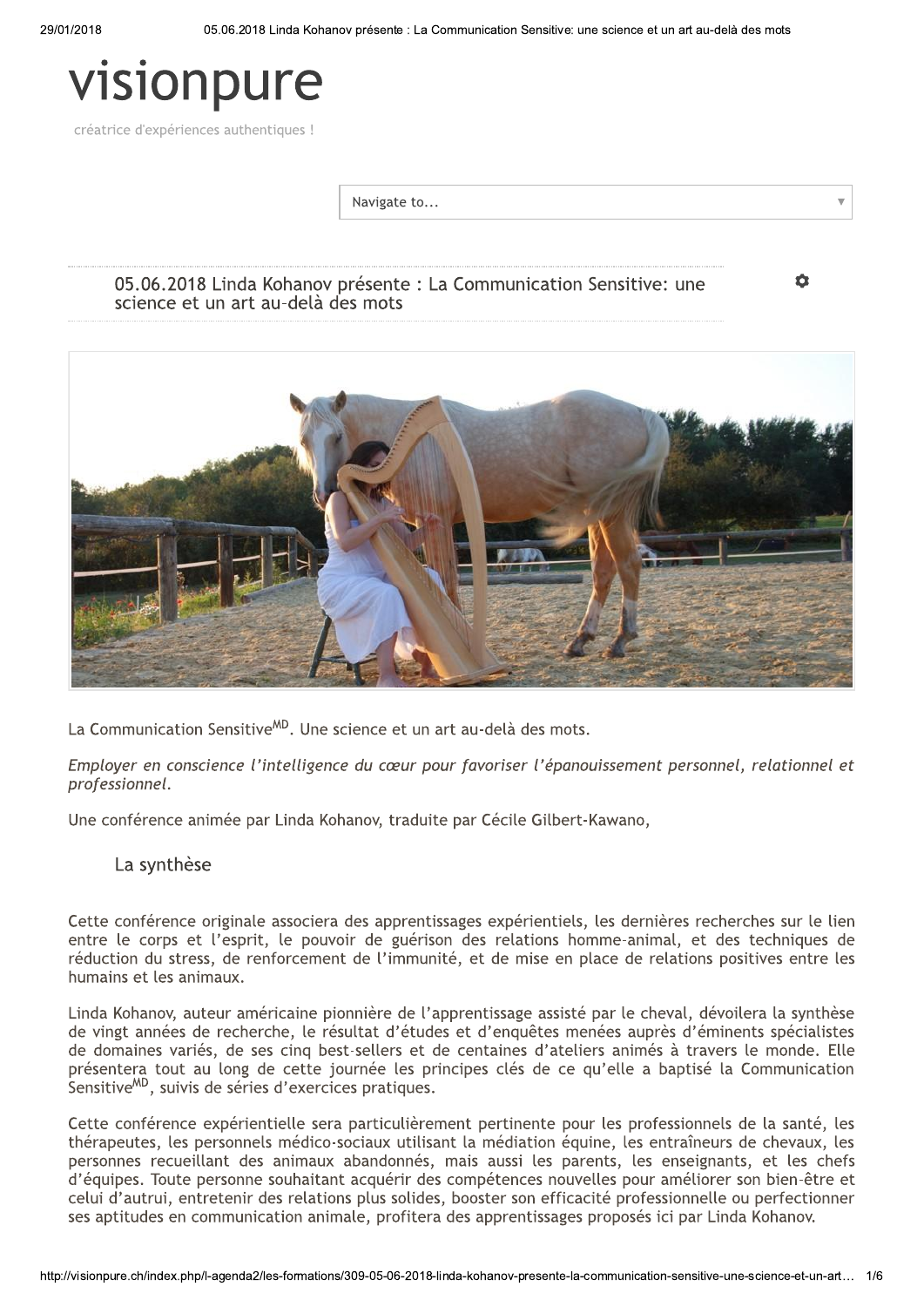« Une bonne santé est le résultat d'une pluralité de facteurs », souligne-t-elle. « L'alimentation et l'exercice physique en font bien sûr partie, mais la qualité de nos relations également, que ce soit à la maison, à l'école, au travail, ou dans des cercles plus larges. Il faut se rappeler que le stress, qui est un des facteurs déclencheurs d'environ 80% des maladies, est provoqué la plupart du temps par des relations personnelles ou professionnelles toxiques.

Aussi je m'étonne que l'on aille à l'école pendant de longues années pour apprendre à lire et à écrire. mais que l'on puisse imaginer comprendre comment développer son intelligence émotionnelle et relationnelle, gérer son stress, augmenter son leadership ou ses compétences en communication nonverbale par un hasard de la vie.

Concernant la communication non-verbale, nous sommes nombreux à nous étonner. Car depuis les années 1990 et la diffusion de résultats de recherche en psychologie nous savons que seulement 10% de nos échanges passent par le langage. Aujourd'hui nous savons qu'il faudrait être réellement attentif aux messages non verbaux que nous échangeons les uns avec les autres pour faire face au challenge de la communication. Et plus important encore, nous savons qu'il serait grand temps d'apprendre des méthodes plus efficaces pour traiter et échanger consciemment toutes les données qui s'échangent au-delà des mots.

La science a encore progressé et on peut maintenant observer ce qui se passe au niveau physiologique lors de communications non-verbales entre animaux et entre humains. On commence à mettre au point des façons d'utiliser ces informations pour influencer notre santé physique, mentale, émotionnelle et relationnelle de manière positive, consciente et intentionnelle. »

C'est dans ce but que Linda Kohanov s'est associée avec le Dr Ann Baldwin, éminent professeur en physiologie et psychologie de l'Université d'Arizona. Le docteur Baldwin, qui a publié une centaine d'articles dans des revues scientifiques à comité de lecture et siégé dans plusieurs commissions du National Institute of Health, l'équivalent de l'Inserm en France, a en plus de son bagage scientifique suivi une formation en biofeedback et comme maître Reiki, traitant les animaux et les humains. Faisant ainsi le pont entre le domaine des soins énergétiques et les travaux scientifiques, ses recherches portent principalement sur les conséquences physiologiques du stress mental et émotionnel. Dr Baldwin a publié des études démontrant l'efficacité du Reiki et des techniques de biofeedback pour réduire les effets délétères du stress. Elle est aussi aujourd'hui l'un des premiers chercheurs en physiologie des interactions entre les humains et les chevaux.

# Ou'est-ce que la Communication Sensitive?

L'adjectif "sentient", que l'on traduira en français par "sensitif", est riche et nuancé. Le dictionnaire Webster le définit comme suit: premièrement, sensible à ou conscient de ses impressions sensorielles; deuxièmement, attentif; et troisièmement, faisant preuve de finesse dans ses perceptions et ses sentiments. "Sentient" vient du verbe transitif latin "sentire", c'est-à-dire percevoir par les sens et par l'intelligence.

Les définitions de dictionnaires plus récents décrivent un état "caractérisé par la sensation et la conscience", ou "marqué par la compréhension, la connaissance, et la perception", de personnes "aptes à percevoir et à répondre à des stimuli externes."

« Puisque la survie de tous les organismes vivants repose sur la reconnaissance d'informations sensorielles, leur traitement doit absolument devenir plus conscient et délibéré », affirme Linda Kohanov. « Après des recherches approfondies, j'ai trouvé que la dénomination "Communication Sensitive" définissait du mieux possible à la fois l'objet et la pratique, soit l'entraînement de notre perception à reconnaître des signaux non verbaux internes comme externes. Ce qui constituera déjà une première étape pour augmenter notre capacité à agir d'après ces signaux, et pour prendre des décisions plus sensées. Au fil des ans, j'ai pu constater à quel point les chevaux, eux-mêmes extrêmement sensibles au non verbal, peuvent apprendre aux humains à ne pas se limiter aux mots avant de penser et agir.

La Communication Sensitive nous montre comment transformer nos réactions instinctives et nos processus physiologiques en un "langage" fait de modifications volontaires de nos rythmes cardiaque et respiratoire, d'une sensibilité accrue aux signaux émotionnels et aux changements de postures corporelles, et d'une perception énergétique et intuitive des informations, face auxquelles il s'agit de répondre consciemment plutôt que de réagir inconsciemment.

Entre autres bénéfices cette approche apporte une meilleure capacité à se détendre et à calmer les autres, à apaiser les conflits et créer de la coopération, à motiver les groupes à agir de manière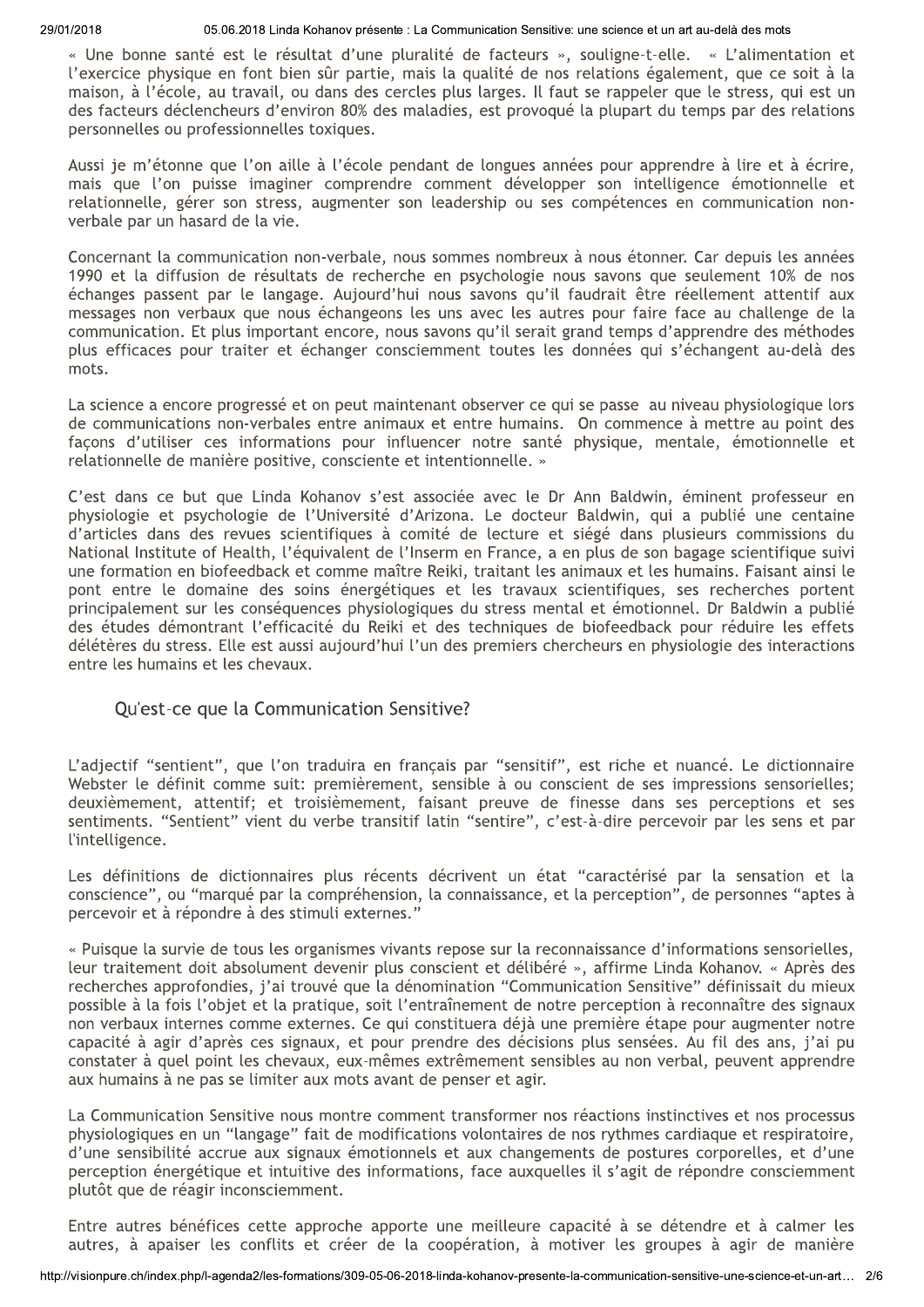29/01/2018

05.06.2018 Linda Kohanov présente : La Communication Sensitive: une science et un art au-delà des mots

productive. Toutes ces ressources sont sans doute aujourd'hui plus importantes que jamais.

En effet, la vie moderne nous pousse à des états de dissociation de nous-mêmes et de nos sentiments, à nous soustraire aux échanges de la vie réelle, et nous incite à mener des existences de plus en plus robotisées, à des rythmes effrénés, qui mettent trop l'accent sur les préoccupations intellectuelles, ou bien qui encouragent au contraire, dans différentes sous-cultures, les passages à l'acte et les explosions émotionnelles.

Ces tendances atteignent leur sommet dans le contexte professionnel. Selon l'Organisation Mondiale de la Santé, le stress engendrerait aux Etats-Unis environ 300 milliards de dollars de dépenses chaque année. A cause du stress, 66% des employés américains disent avoir des problèmes de concentration. Les thérapeutes déclarent également que l'ambiance politique actuelle des USA a aggravé les niveaux de stress et d'anxiété de leurs patients de manière alarmante. Cet état de fait ne compromet pas seulement notre santé physique. Il crée un désespoir latent menant droit à des comportements contre-productifs voire dangereux.

Pour contrebalancer ces fractures culturelles qui s'aggravent de jour en jour, il est capital d'apprendre à lâcher prise, à se calmer et se concentrer, à savoir recentrer aussi les autres dans les situations de tension, à gérer la peur et l'agressivité au sein des groupes, à communiquer respectueusement avec ceux qui ne sont pas d'accord avec nous, et à trouver des solutions nouvelles aux problèmes anciens.

La Communication Sensitive peut nous aider à surmonter ces situations de stress où l'on se sent déconnecté. Elle peut contribuer à notre bien-être, nous aider à penser de manière créative, et globalement à avoir de meilleures relations avec les autres. »

### Traduire en mots

Certains principes clés de ces recherches et de ces pratiques peuvent et seront traduits en mots et en graphiques durant cette conférence. Linda Kohanov et Ann Baldwin soulignent cependant qu'il est impossible de devenir un expert en communication sensitive simplement en lisant un livre ou en suivant un cours en ligne.

C'est ici que les chevaux entrent en scène. « Tout ce qui relève du non-verbal et du relationnel doit être intégré par l'expérience. Et les chevaux ont clairement démontré leurs qualités d'enseignants dans ce domaine », affirme L. Kohanov. « Pendant cette journée, nous verrons comment ces techniques sont applicables aux relations avec les animaux, que ce soit chez soi avec des animaux de compagnie, ou dans des refuges avec des animaux abandonnés, ou encore avec des chevaux à l'entraînement. Nous apprendrons également à transférer ces compétences dans le domaine relationnel humain dans différents contextes. Par exemple lorsqu'il s'agit de calmer un enfant qui pleure dans un avion, ou pour gérer des situations stressantes au travail ou à la maison, pour transmettre à ses employés des nouvelles techniques pour être plus efficace, ou pour dynamiser un réseau associatif et militant. La Communication Sensitive permet de cultiver en conscience son intelligence de cœur et de favoriser le bien-être personnel et la transformation sociale. »

## La durée, les dates, le lieu, le prix

- Durée : 1 journée
- Date: 5 juin 2018
- Horaires: 09h00 - 17h30
- $O\dot{u}$ : Hippodrome d'Enghien-les-Bains
- Tarif: € 265 (inclus déjeuner et support pédagogique).

€ 465 (tarif préférentiel pour les deux jours de formation animée par Linda le 4 et 5 juin)

Paiement : Acompte de 150 € au 1/01/2018 et le solde au 1/04/2018

Animation : Linda Kohanov - auteur américaine pionnière de l'apprentissage assisté par le cheval (Cécile Gilbert-Kawano - traductrice)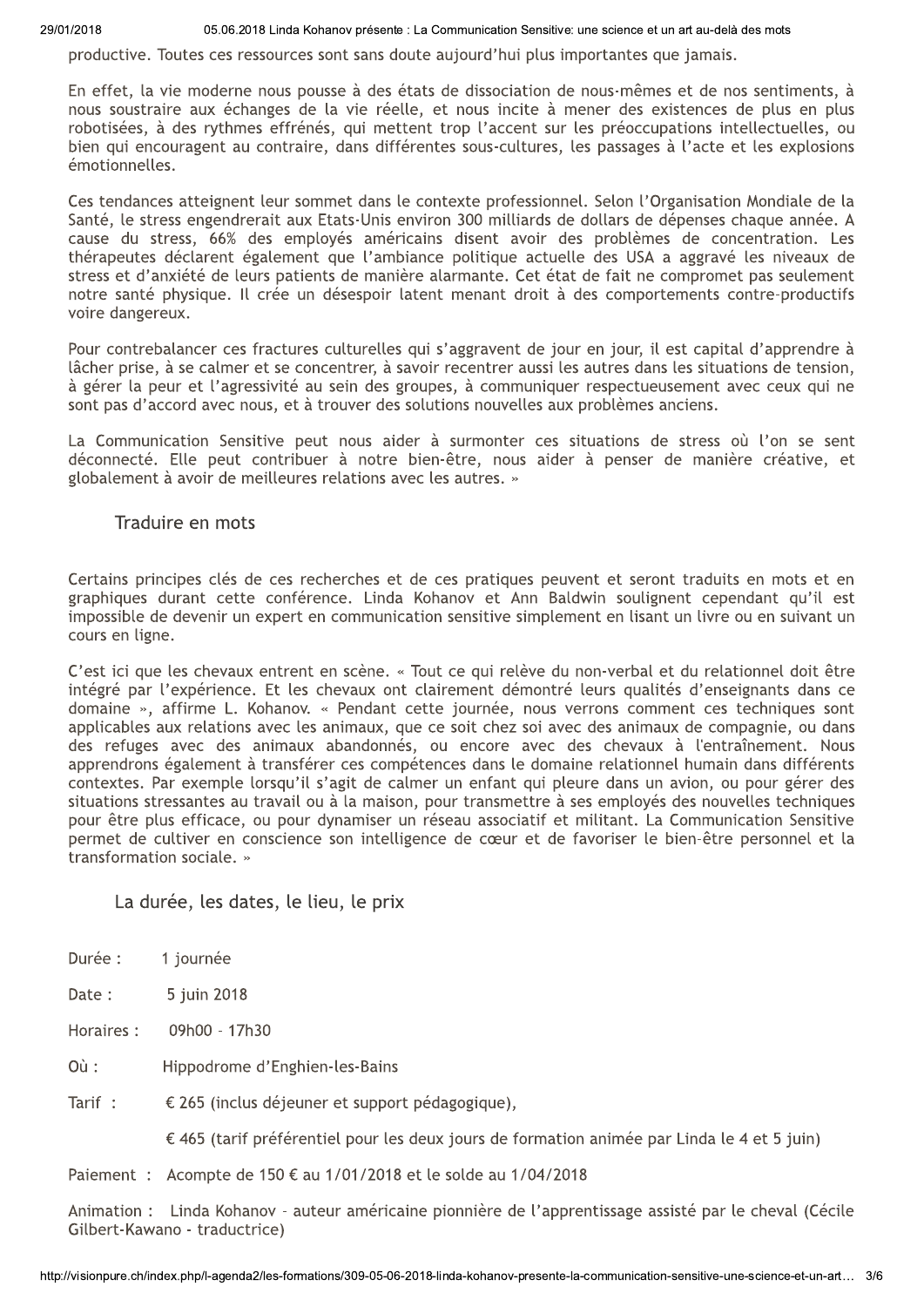# Les modalités d'inscription

\*participer à cette formation requiert d'être un/une professionel(le) de la relation d'aide avec ou sans le cheval. Cette formation contient des présentations avec des chevaux. Merci de vous munir de chaussures fermées et de vêtements imperméables

#### Pour plus d'informations: inscription@visionpure.ch

Conditions d'annulation: Acompte de 150 Euros non remboursable - Si l'annulation a lieu moins de 60 jours avant l'atelier, il n'y aura pas de remboursement.

Au grand plaisir de cheminer ensemble

Précédent

Suivant

tous nos ateliers

- 07.04. 08.04.2018 \*Week-end de découverte
- 13.04. 14.04.2018 \*Relations nuisibles: êtes vous concerné?
- 21.04.2018 15.04.2019 : Formation praticien visionpure développement personnel
- 19.05 21.05.2018: \*Etre régisseur de sa vie : Constellations Familiales
- 04.06.2018 Linda Kohanov présente: La puissance de la non-violence
- 05.06.2018 Linda Kohanov présente : La Communication Sensitive: une science et un art audelà des mots
- 21.06. 24.06.2018 \*Se réconcilier avec sa sensibilité !
- 30.06. 01.07.2018 \*Week-end de découverte
- 28.07. 04.08.2018 \*Comment identifier et sortir des relations nuisibles?
- 15.08. 19.08.2018 \*Faire de son traumatisme une force de vie
- 14.09.2018 25.03.2019: Formation praticien visionpure pro et santé
- 20.09. 23.09.2018 \*Transitions de vie
- 26.09.18 17.03.19 Formation continue praticiens visionpure animation d'atelier
- 31.10. 04.11.2018 \*Le cheval, guérisseur de l'homme

pour en savoir plus, contactez-nous!

info@visionpure.fr ou 06 99 19 02 95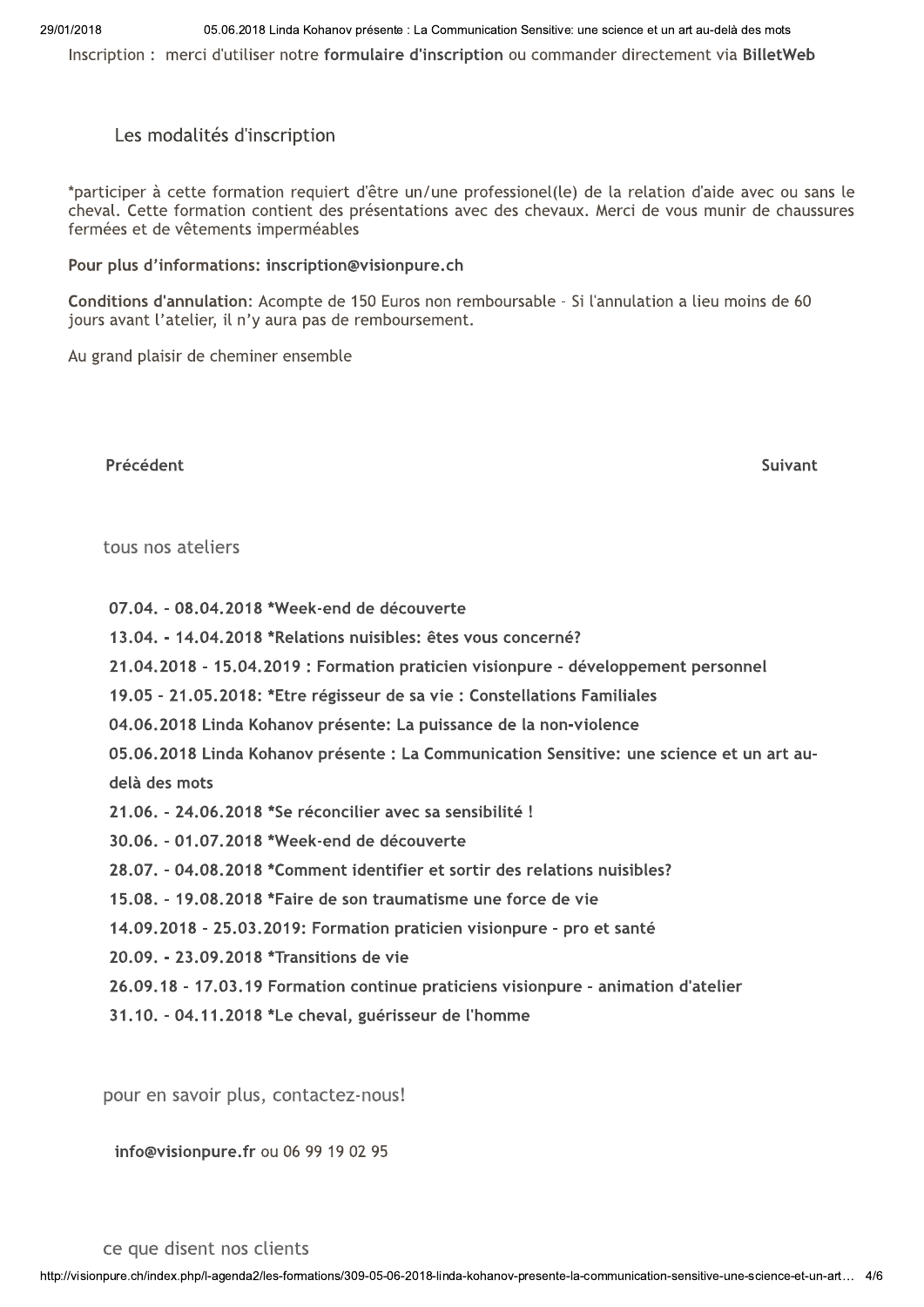Retour d'Elise S.

Cet atelier était à la fois riche et doux.

Le travail de créativité introspective avec les photos de magazines a été un des moments forts : c'est surprenant de voir comment cela nous invite à parler de "soi" avec un maximum de douceur.

Lire la suite...

pour vous inscrire

merci de remplir notre formulaire d'inscription en ligne

contact: info@visionpure.fr - 06 99 19 02 95 20, rue des vielles vignes, 95830 Frémécourt organisme de formation



### notre galerie